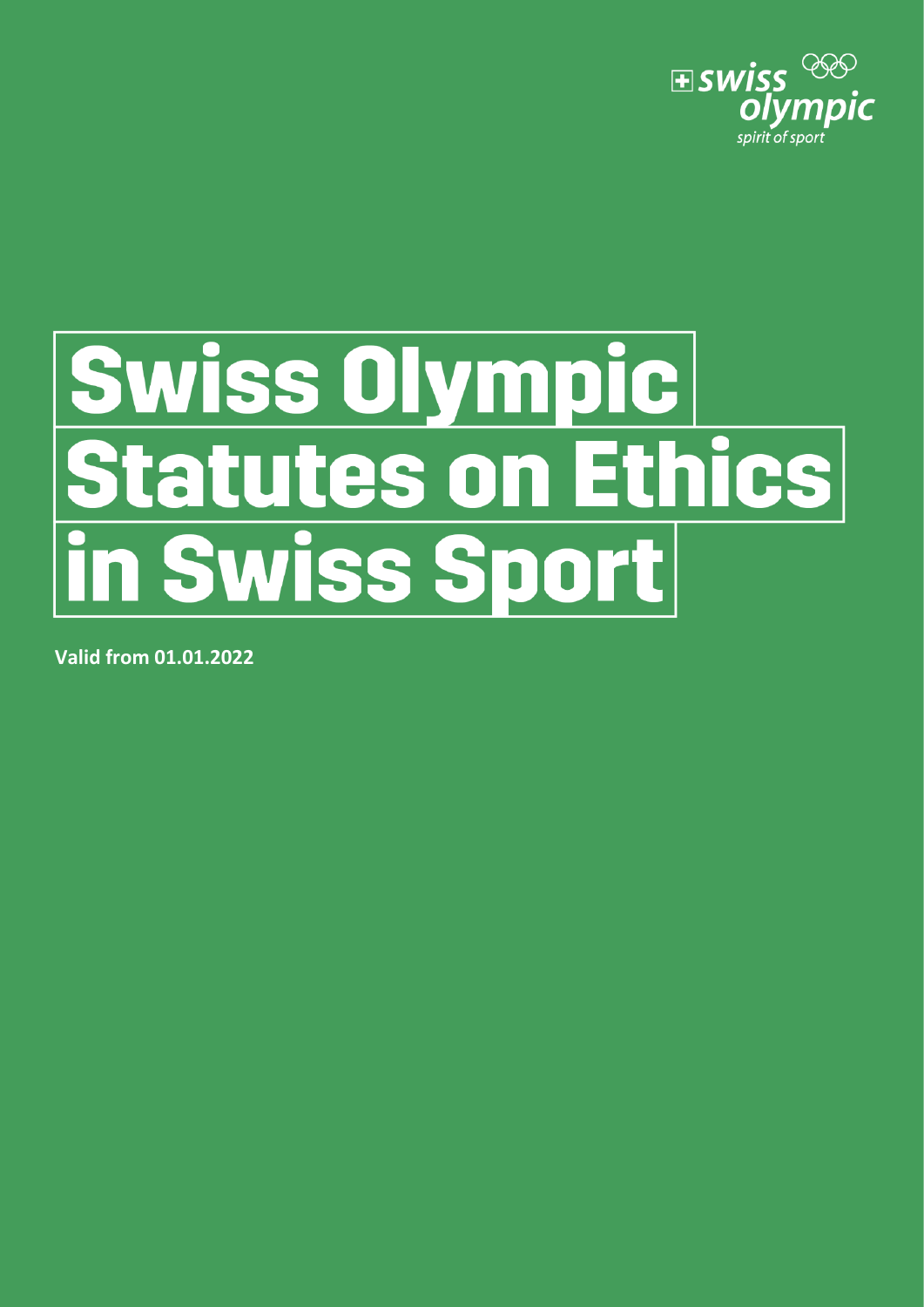

# **Table of contents**

| 1            |        |  |  |  |  |  |
|--------------|--------|--|--|--|--|--|
|              | 1.1    |  |  |  |  |  |
|              | 1.2    |  |  |  |  |  |
| $\mathbf{2}$ |        |  |  |  |  |  |
|              | 2.1    |  |  |  |  |  |
|              | 2.1.1  |  |  |  |  |  |
|              | 2.1.2  |  |  |  |  |  |
|              | 2.1.3  |  |  |  |  |  |
|              | 2.1.4  |  |  |  |  |  |
|              | 2.1.5  |  |  |  |  |  |
|              | 2.2    |  |  |  |  |  |
|              | 2.2.1  |  |  |  |  |  |
|              | 2.2.2  |  |  |  |  |  |
|              | 2.3    |  |  |  |  |  |
|              | 2.4    |  |  |  |  |  |
| 3            |        |  |  |  |  |  |
| 4            |        |  |  |  |  |  |
|              | 4.1    |  |  |  |  |  |
|              | 4.2    |  |  |  |  |  |
|              | 4.3    |  |  |  |  |  |
|              | 4.4    |  |  |  |  |  |
| 5            |        |  |  |  |  |  |
|              | 5.1    |  |  |  |  |  |
|              | 5.2    |  |  |  |  |  |
|              | 5.3    |  |  |  |  |  |
|              | 5.4    |  |  |  |  |  |
|              | 5.5    |  |  |  |  |  |
|              | 5.6    |  |  |  |  |  |
|              |        |  |  |  |  |  |
|              | 5.7    |  |  |  |  |  |
|              | 5.8    |  |  |  |  |  |
|              | 5.9    |  |  |  |  |  |
|              | 5.10   |  |  |  |  |  |
|              | 5.10.1 |  |  |  |  |  |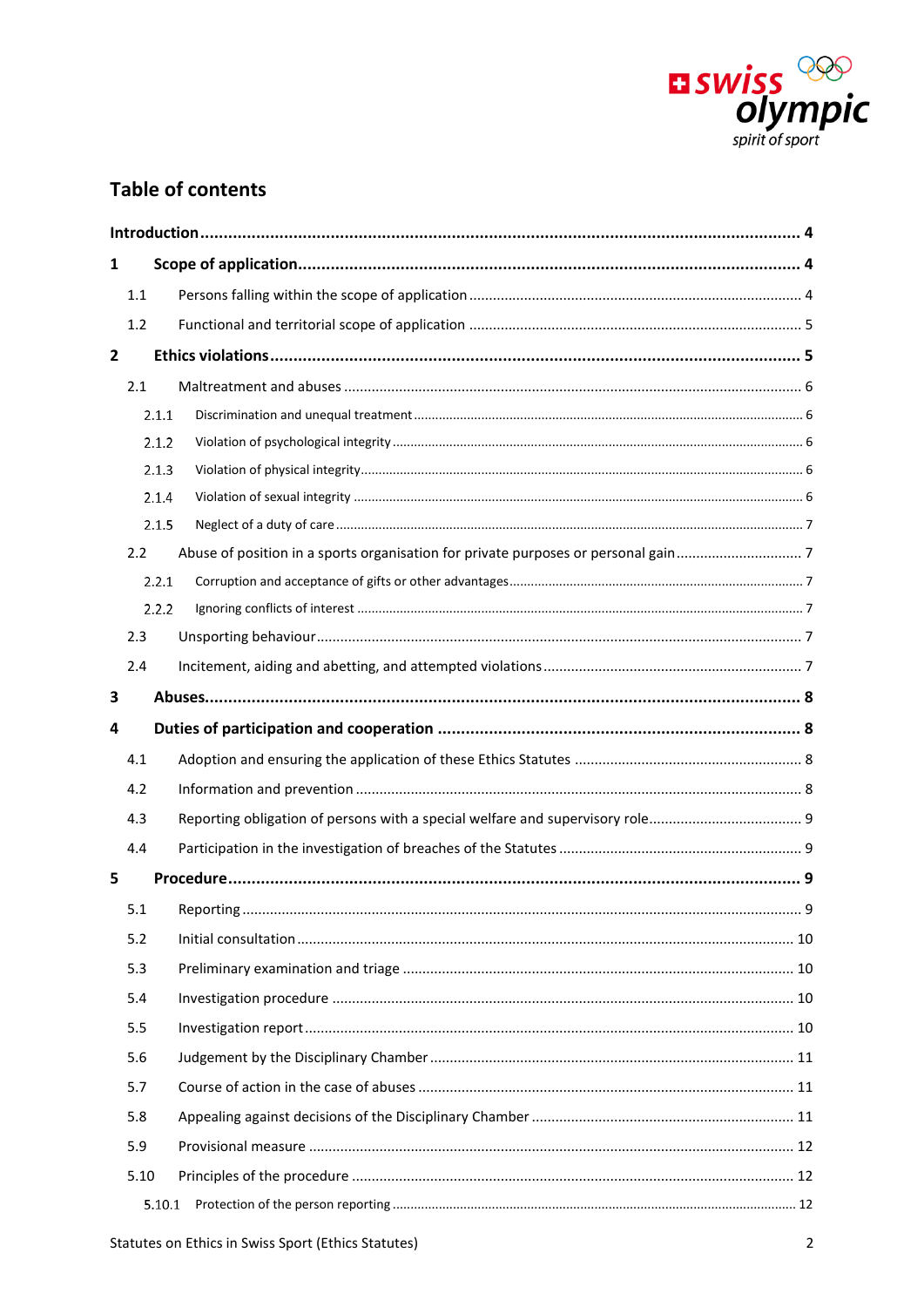

|                         | 5.10.2 |  |
|-------------------------|--------|--|
|                         | 5.11   |  |
|                         | 5.12   |  |
|                         | 5.13   |  |
| 6                       |        |  |
|                         | 6.1    |  |
|                         | 6.2    |  |
|                         | 6.3    |  |
|                         | 6.4    |  |
|                         | 6.5    |  |
| $\overline{\mathbf{z}}$ |        |  |
| 8                       |        |  |
|                         | 8.1    |  |
|                         | 8.2    |  |
|                         | 8.3    |  |
|                         | 8.4    |  |
|                         | 8.5    |  |
|                         | 8.6    |  |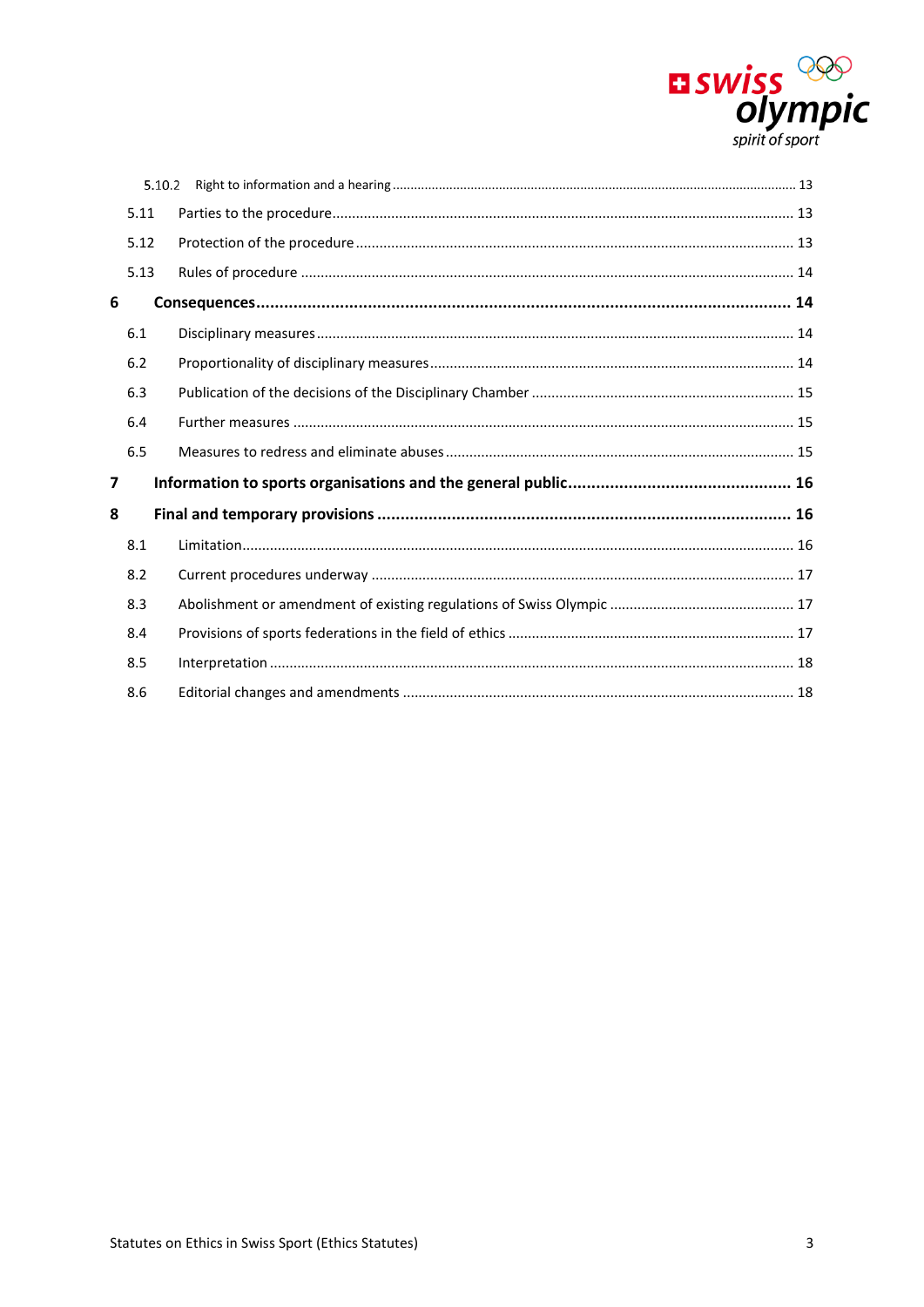

## <span id="page-3-0"></span>**Introduction**

The Ethics Charter of Swiss Olympic and of the Federal Office of Sport (FOSPO) lays down the fundamental values of healthy, respectful, fair and sustainably successful sport.

Conveying these values is achieved through information and education, combined with a system of intervention in the event of violations of these values.

Together with the corresponding organisational and procedural rules, these Ethics Statutes form the basis of the system for reporting, investigating and imposing sanctions for breaches of certain rules of conduct and for identifying abuses in Swiss sport.

The independent foundation Swiss Sport Integrity receives and investigates reports of violations and abuses. The Disciplinary Chamber of Swiss Sport (Disciplinary Chamber) imposes the requisite sanctions.

# <span id="page-3-1"></span>**1 Scope of application**

### <span id="page-3-2"></span>**1.1 Persons falling within the scope of application**

<sup>1</sup>These Ethics Statutes apply to the following organisations and persons:

2 Sports organisations:

- a) Swiss Olympic and its member federations and partner organisations;
- b) The direct and indirect member organisations of the organisations specified under (a) (e.g. affiliated and subsidiary, regional or cantonal federations or associations, sections, clubs);

<sup>3</sup>Organisations which endorse and adhere to these Ethics Statutes voluntarily.

<sup>4</sup>Natural persons:

- a) Members of a sports organisation;
- b) People who perform a role in an organ or a working group of a sports organisation;
- c) People who apply for a position in a sports organisation;
- d) Employees and representatives of a sports organisation or an organisation according to paragraphs 2 and 3;
- e) Athletes competing in a sport organised by a sports organisation or preparing to compete;
- f) Support and supervisory staff of athletes according to (e), e.g. coaches, sports doctors, physiotherapists, technical and/or mental training advisers and coaches, nutritionists, sports psychologists;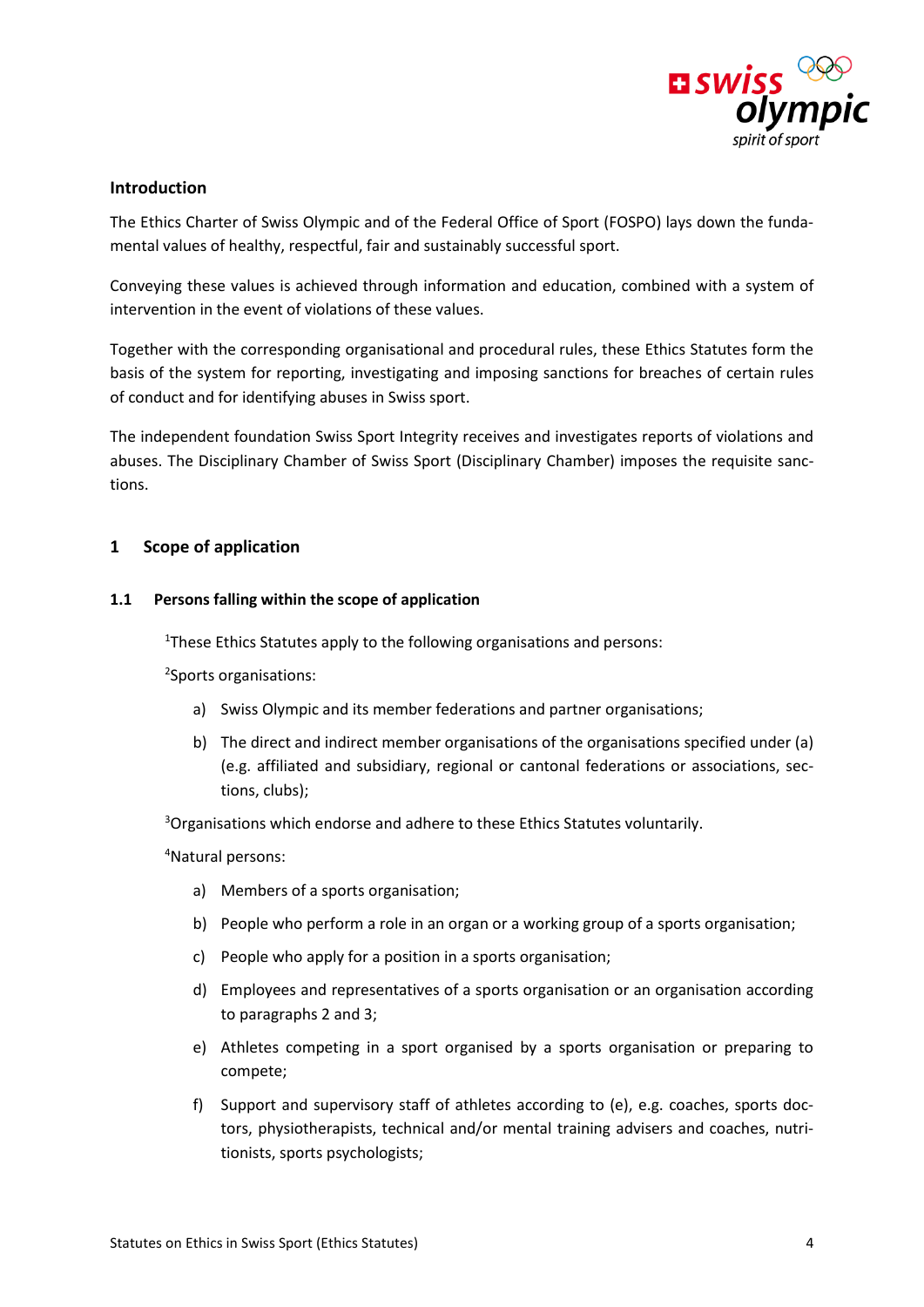

- g) Referees, umpires and judges, technical delegates or other people who perform a role in connection with sporting events according to (e);
- h) Persons holding a Swiss Olympic Card and, in the case of card-holders who are minors (under the age of 18), also their legal guardians and people with parental authority;
- i) Persons who endorse and adhere to these Ethics Statutes voluntarily.

<sup>5</sup>Swiss Olympic and its member federations ensure that the organisations and persons mentioned in article 1.1 agree to abide by these Ethics Statutes through their membership or through corresponding declarations.

# <span id="page-4-0"></span>**1.2 Functional and territorial scope of application**

<sup>1</sup>Subject to the following paragraphs, these Ethics Statutes are applicable to any conduct of the organisations and people referred to in article 1.1, in Switzerland or abroad, in so far as said conduct is connected with engaging in sport or may have an effect on sport and its standing and image among the general public.

2 Infringements of other federation or association regulations, which do not constitute an ethics violation or abuse within the meaning of articles 2 and 3, will be investigated and decided upon according to the procedures of the competent national and international sports organisation. These include, in particular, infringements of rules of play and competition rules, infringements of anti-doping rules, manipulation of sports competitions or illegal betting on sports. Decisions of competition judges and selection decisions for national and international competitions are also excluded from the scope of application of these Ethics Statutes.

<sup>3</sup>If a breach of these Ethics Statutes also falls within the area of competence of other sports organisations, then Swiss Sport Integrity and the other sports organisations coordinate with each other, exchange information as far as possible and permissible, take into account any current investigations underway and sanctions imposed by the other organs and avoid duplication and parallel courses of action.

<sup>4</sup>Infringements in respect to subject matters laid down in law are in principle investigated and subject to sanctions imposed by the competent authorities. It is possible for an investigation to be carried out by Swiss Sport Integrity in parallel to criminal proceedings. If conduct constitutes an infringement which may be relevant both under criminal law and with regard to these Ethics Statutes, Swiss Sport Integrity seeks collaboration with the competent authorities, in so far as this is legally permissible and possible.

### <span id="page-4-1"></span>**2 Ethics violations**

The following cases and acts constitute breaches of these Ethics Statutes which may lead to sanctions («Ethics violations»).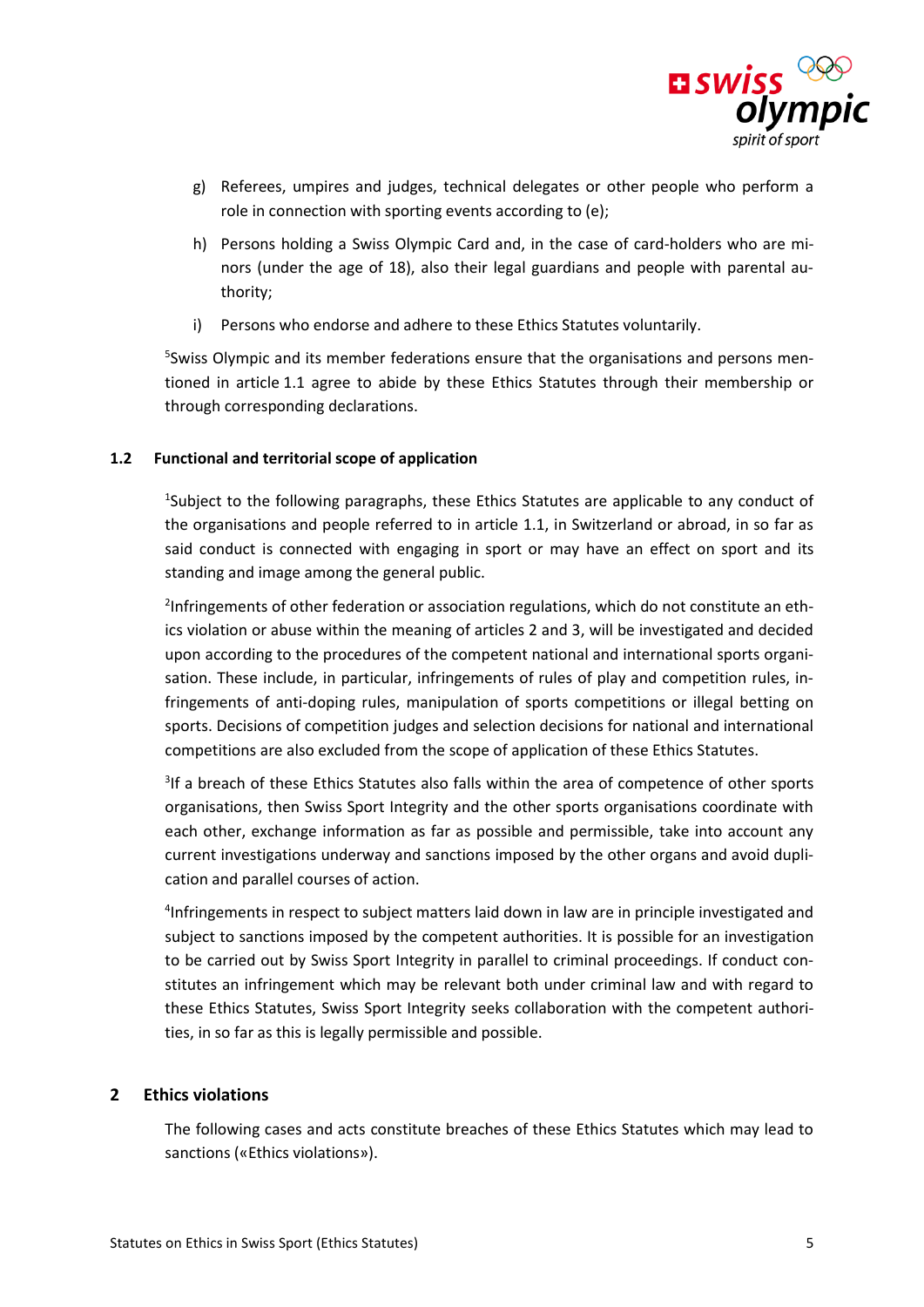

### <span id="page-5-0"></span>**2.1 Maltreatment and abuses**

### <span id="page-5-1"></span> $2.1.1$ **Discrimination and unequal treatment**

This covers discrimination and objectively unjustified unequal treatment of other people on the grounds of the colour of their skin, their origin, nationality, social background, their sex, age, disability, mental illness, language, religion, political or other opinions, status, sexual orientation, gender identity or on other grounds.

### <span id="page-5-2"></span> $2.1.2$ **Violation of psychological integrity**

<sup>1</sup>This covers harassment through systematic remarks and bullying as well as acts by which another person is excluded or his/her dignity is violated, or stalking, i.e. subjecting someone to unwanted pestering.

<sup>2</sup>Psychological harm exists, in particular, when a person, by exploiting his/her position of power or a relationship of dependence with another person, through intentional, persistent or repetitive behaviour without physical contact, causes a pathological change in the affected person.

<sup>3</sup>Offending the honour or damaging the reputation of another person through disparaging, bullying, derisory or defamatory remarks or acts is also regarded as violation of psychological integrity.

### <span id="page-5-3"></span> $2.1.3$ **Violation of physical integrity**

This covers any immediate and targeted harm to the physical or bodily integrity of a person through deliberate and unwanted acts, which may cause pain, other physical detriment or injuries, in particular by hitting, pushing, kicking, burning, inappropriate or unreasonable training methods or administering or offering alcohol or drugs with coercion.

### <span id="page-5-4"></span> $2.1.4$ **Violation of sexual integrity**

<sup>1</sup>This covers any behaviour of a sexual nature, with or without physical contact, to which the person concerned did not consent or was unable to consent or where the consent was obtained by manipulative behaviour, constraint, force, violence or other coercive behaviour. This encompasses, in particular, sexual harassment and comments regarding supposed physical merits or failings, obscene, sexist expressions, proximity or touching, kisses, crude or suggestive gestures and advances, unwanted physical contact and caresses and any form of coercion to sexual acts, in particular rape, showing, sending or producing pornographic material (e.g. photographs, images, films), encouragement to inappropriate sexual behaviour, exposing genitalia or masturbating.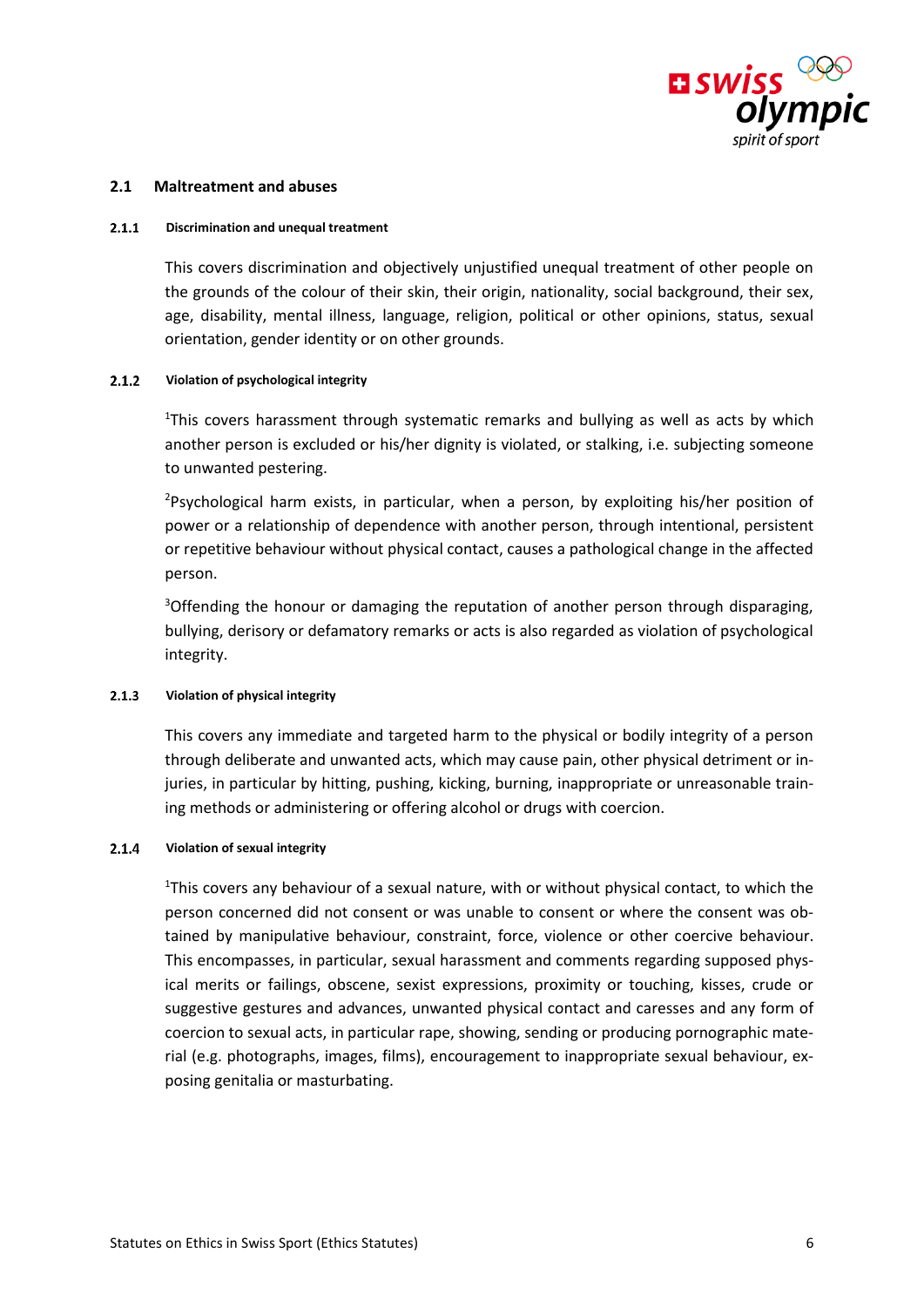

### <span id="page-6-0"></span> $2.1.5$ **Neglect of a duty of care**

This refers to a person who becomes aware that an athlete supported or supervised by him/her is the victim of an act within the meaning of articles  $2.1.1 - 2.1.4$  and who fails to take any steps to prevent the act of violation or to protect the victim.

### <span id="page-6-1"></span>**2.2 Abuse of position in a sports organisation for private purposes or personal gain**

### <span id="page-6-2"></span> $2.2.1$ **Corruption and acceptance of gifts or other advantages**

This refers to offering, promising or giving (so-called active bribery) and/or accepting, demanding or accepting the promise of (so-called passive bribery) undue advantages. Undue advantages are financial or other gifts and donations which are given in order to influence the decision-making of an employee, a representative or an office holder and are not merely trivial and/or customary within normal socially accepted limits. These may take the form of monetary payments, sponsorship benefits, gifts, excessive or disproportionate invitations or reimbursements. In addition, anyone using financial or other gifts and donations for purposes not provided for by these statutes or for corruption purposes or awarding contracts or the organisation of sports competitions according to invitations to tender not laid down by the regulations, also infringes this provision.

### <span id="page-6-3"></span> $2.2.2$ **Ignoring conflicts of interest**

This covers the concealment and/or non-disclosure of mutual interests, participations, business relations and side-lines or secondary occupations by a decision-maker, in as much as such circumstances may create the impression of bias. In such circumstances, the person concerned must, of his/her own accord, disclaim competence and abstain from taking part in the preparation and decision-making of a sports organisation.

### <span id="page-6-4"></span>**2.3 Unsporting behaviour**

According to these Ethics Statutes, unsporting or unfair behaviour is deemed to include flagrant violations of fundamental values of sport in so far as they are not already covered by rules of play and competition or other provisions of these Ethics Statutes. These fundamental values include fair play and declining unfair or dishonest advantages and means in competition, and respect and regard of oneself, one's opponents, the rules of the game, the decisions of referees, umpires and judges, of the spectators, and of animals and the environment.

### <span id="page-6-5"></span>**2.4 Incitement, aiding and abetting, and attempted violations**

<sup>1</sup>A breach of these Ethics Statutes is committed by anyone who incites others to violate ethics according to articles  $2.1 - 2.3$  or helps others to do so.

<sup>2</sup>An attempted violation of ethics also is also regarded as a breach of these Ethics Statutes.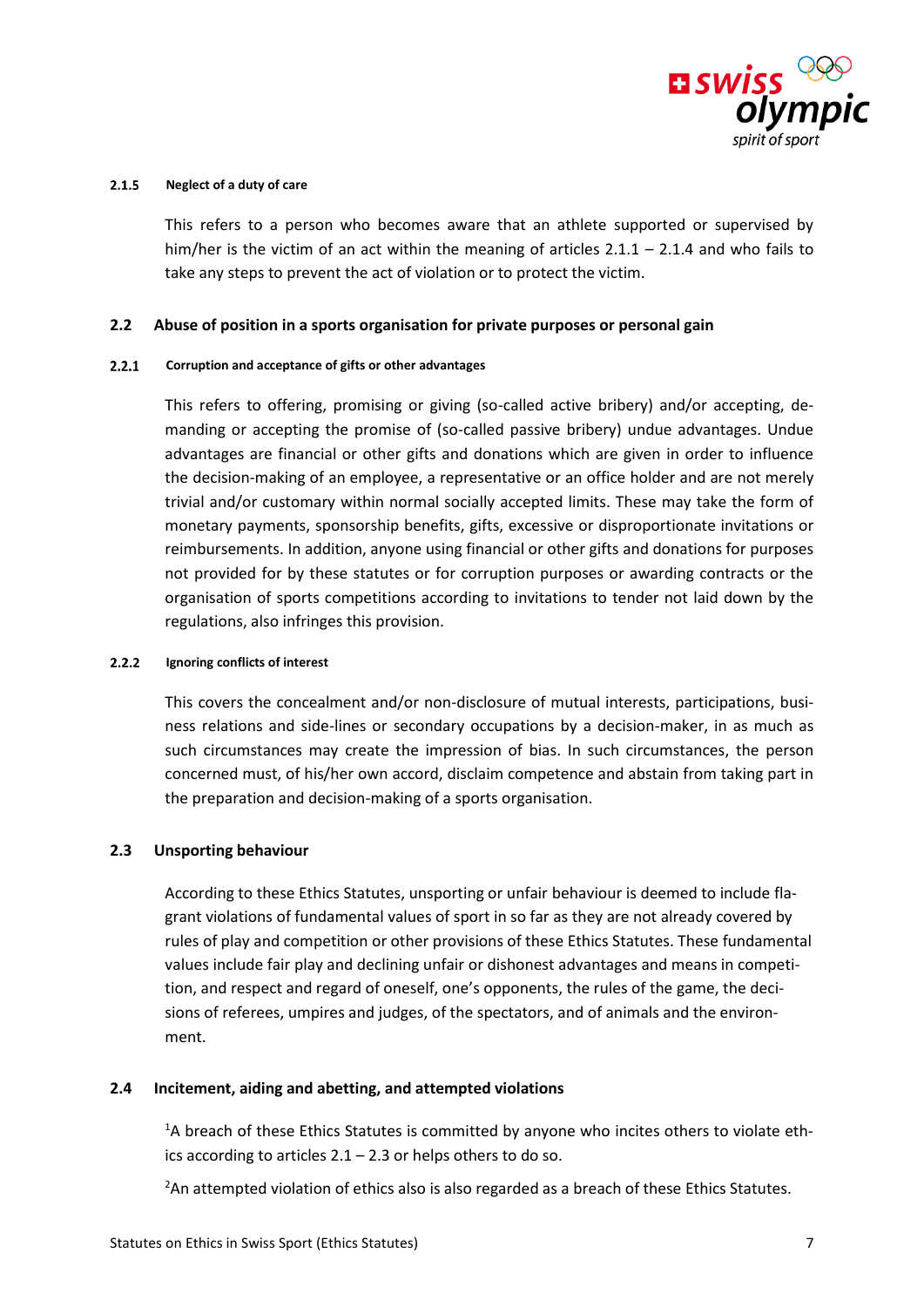

### <span id="page-7-0"></span>**3 Abuses**

<sup>1</sup>Abuses are deemed to be a culture and the existence or absence of structures and processes within a sports organisation, which may impede the implementation of these Ethics Statutes, encourage breaches of these Ethics Statutes or make it more difficult to identify or prevent them.

<sup>2</sup>Sanctions may be pronounced both against people and sports organisations.

### <span id="page-7-1"></span>**4 Duties of participation and cooperation**

### <span id="page-7-2"></span>**4.1 Adoption and ensuring the application of these Ethics Statutes**

<sup>1</sup>Swiss Olympic, its member federations and partner organisations undertake to adopt and incorporate these Ethics Statutes into their rules and regulations by adapting their statutes and to ensure that their direct and indirect members (e.g. affiliated and subsidiary, regional or cantonal federations or associations, sections, clubs) also adopt and incorporate them and ensure their application by their members, employees and representatives.

<sup>2</sup>Sports organisations always publish the latest version of these Ethics Statutes on their web pages, e.g. by adding a relevant link to the website of Swiss Sport Integrity.

<sup>3</sup>The sports organisations will, as far as possible and reasonable, collaborate only with organisations and people which/who agree to abide by these Ethics Statutes or declare their support for and adherence to the values which correspond at least to those underlying these Ethics Statutes.

<sup>4</sup>In the case of agreements with personal support and supervisory staff, coaches, sports doctors and advisers from other fields of expertise who are not subject to these Ethics Statutes, athletes and their parents are required to ensure that those persons voluntarily comply with these Ethics Statutes or undertake to adhere to values which correspond at least to those underlying these Ethics Statutes.

<sup>5</sup>At the same time, the member federations of Swiss Olympic abolish existing rules and regulations with the same subject matter as these Ethics Statutes.

### <span id="page-7-3"></span>**4.2 Information and prevention**

By means of suitable information and prevention measures, the sports organisations ensure that the direct and indirect members subject to these Ethics Statutes, as well as persons entrusted with responsibilities in sport, are familiar with and follow the ethical principles and values underlying these Statutes. This also includes, in particular, the parents and legal guardians of or persons with parental authority for athletes who are minors (under the age of 18).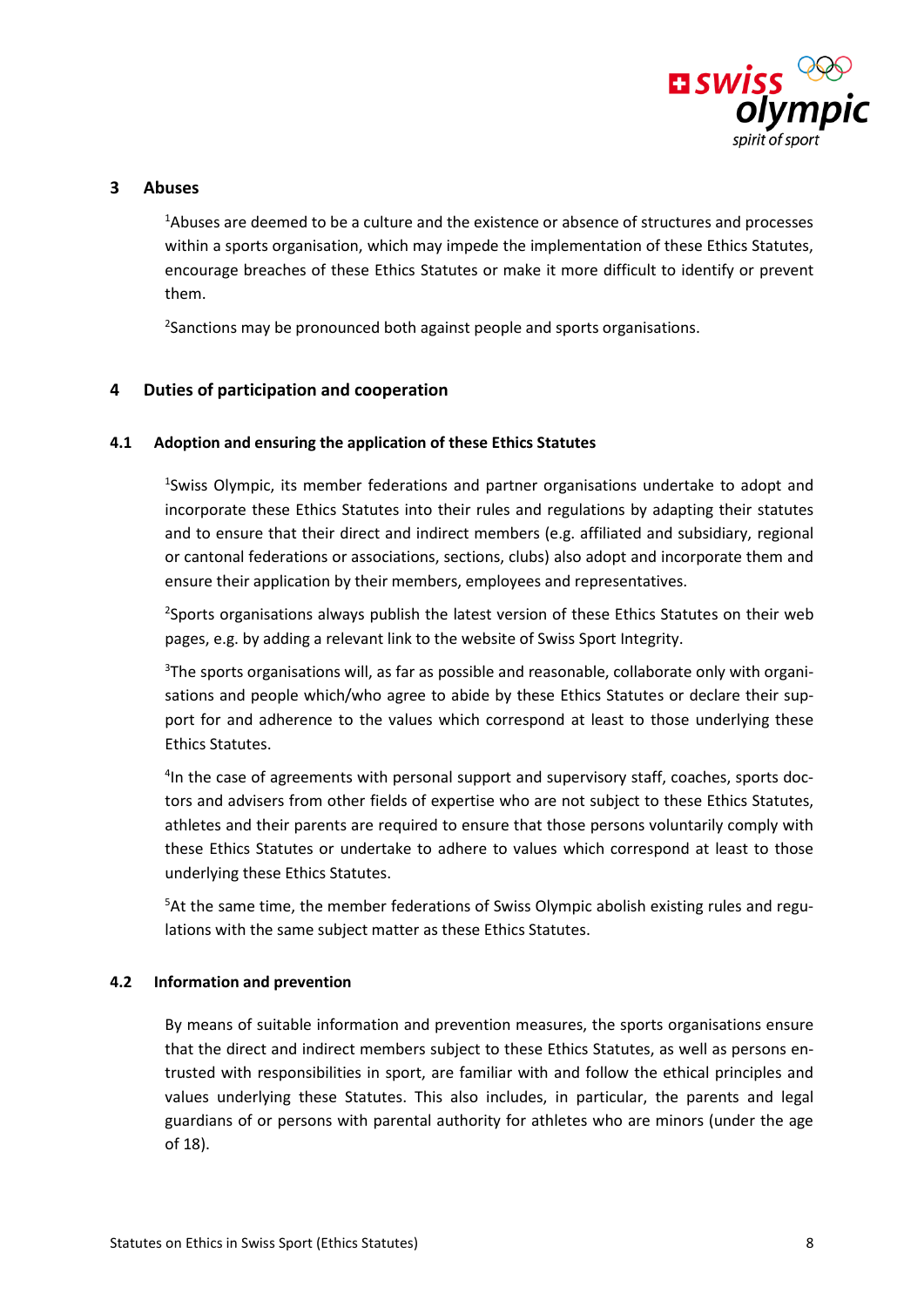

### <span id="page-8-0"></span>**4.3 Reporting obligation of persons with a special welfare and supervisory role**

<sup>1</sup>People subject to these Ethics Statutes who hold a particular welfare or supervisory position in a sports organisation, e.g. as coaches, support or supervisory staff and assistants, as direct or indirect superiors of support staff or as superiors of employees in sports organisations, are under an obligation to bring to the attention of Swiss Sport Integrity any identified violations of ethics.

<sup>2</sup>Reports to authorities, sports organisations or recognised ethics platforms are regarded as reports within the meaning of this provision.

 $3$ Exceptions to this rule are people subject to a professional duty of secrecy. However, they are required, in the case of a possible risk to child welfare, to make use of the right to notify the authorities under article 314c of the Swiss Code of Civil Law.

### <span id="page-8-1"></span>**4.4 Participation in the investigation of breaches of the Statutes**

<sup>1</sup>Organisations and persons subject to these statutes are under an obligation to participate and cooperate in investigations into ethics violations or abuses, in so far as they are requested to do so by Swiss Sport Integrity or the Disciplinary Chamber and no overriding personal interests or third party interests, which must be proven the person concerned, constitute an obstacle to that participation and cooperation. The extent of the obligation to participate and cooperate is proportionate to his/her position and status within organised Swiss sport. Without prejudice to the applicable provisions of data protection and personality rights.

<sup>2</sup>In so far as Swiss Sport Integrity considers an ethics violation or an instance of abuse to be likely, there is an obligation to participate and cooperate, which includes, in particular, providing personal information which the suspect has stored on personal electronic data carriers (mobile phones, tablets and/or laptops or PCs, including e-mails and social media accounts). A person obliged to participate and cooperate does not have to provide any information with which he/she may incriminate him/herself.

### <span id="page-8-2"></span>**5 Procedure**

The procedure for reporting, investigating and judging ethics violations and the process of dealing with abuses is as follows:

### <span id="page-8-3"></span>**5.1 Reporting**

<sup>1</sup>Anyone can report ethics violations or abuses to Swiss Sport Integrity by any means of communication. A report must include a description of the facts which is as detailed as possible.

 $2A$  sports organisation which receives reports of an ethics violation must forward them to Swiss Sport Integrity.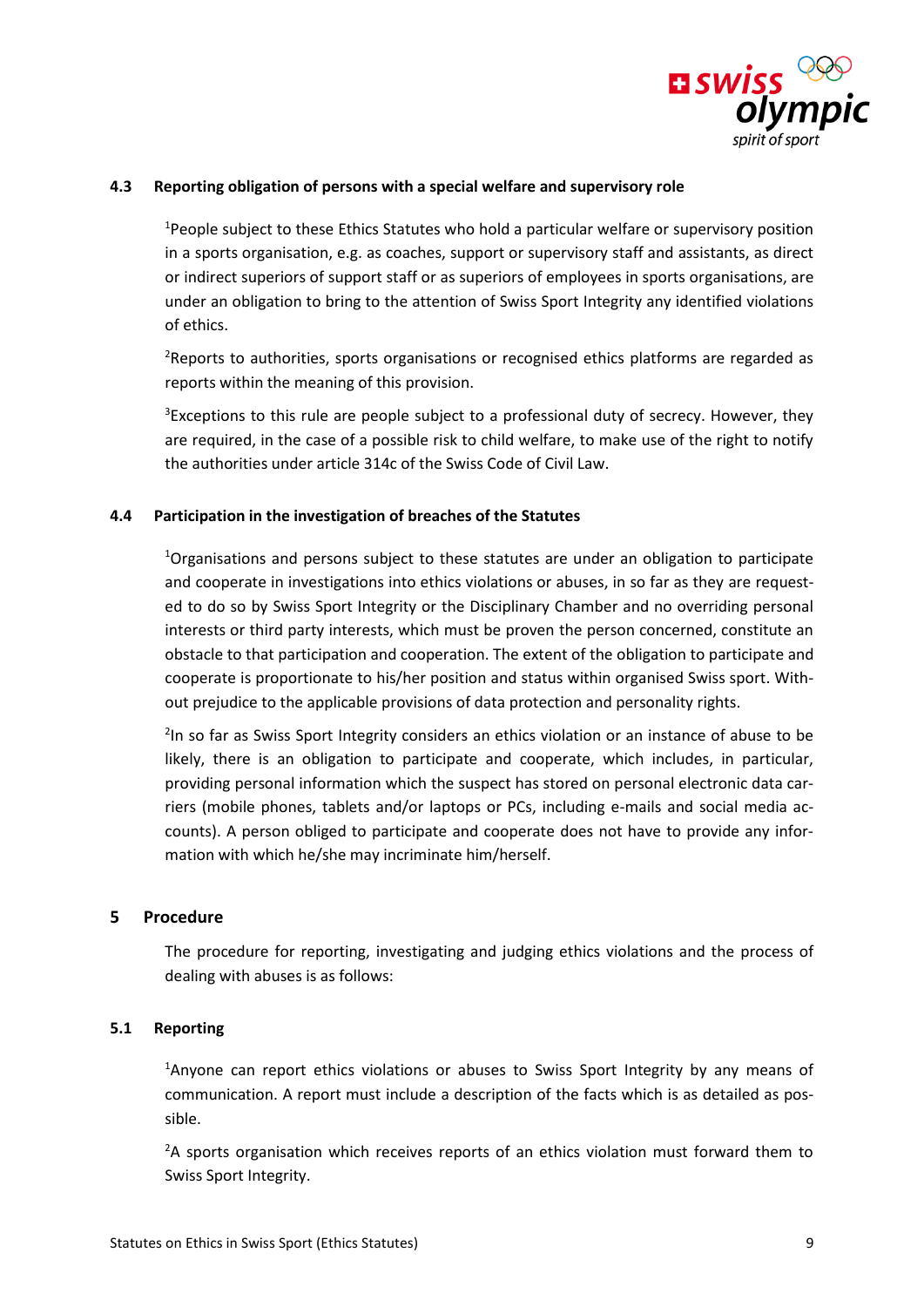

### <span id="page-9-0"></span>**5.2 Initial consultation**

Swiss Sport Integrity can also be contacted for the purpose of an initial consultation. Swiss Sport Integrity listens to the person reporting, informs him/her of the possible courses of action and the procedure and may recommend a more in-depth consultation with an appropriate advisory office. An initial consultation is not a prerequisite for examination by Swiss Sport Integrity of a possible ethics violation.

### <span id="page-9-1"></span>**5.3 Preliminary examination and triage**

<sup>1</sup>Swiss Sport Integrity verifies whether it is competent to investigate the reported facts.

<sup>2</sup>Provided the person reporting agrees, Swiss Sport Integrity may, to this end, ask further questions about the facts.

<sup>3</sup>Swiss Sport Integrity may reject reports which are obviously unfounded or abusive. It informs the person reporting about the rejection of his/her report and explains to him/her the further option of the initial consultation.

<sup>4</sup>Should Swiss Sport Integrity determine that the reported facts fall within the area of competence of another office or organisation, it forwards the report to the office or organisation which it believes is competent and informs the person reporting that it has done so. Swiss Sport Integrity may also then forward a report to another office, organisation or authority if the person against whom the report is aimed is not subject to these Statutes.

<sup>5</sup>If the report gives reasons to suspect an offence or an unethical or unprofessional act, Swiss Sport Integrity informs the person reporting thereof and forwards the report to the criminal prosecution authorities or to the competent professional association, unless the person reporting is personally affected by the reported act and, within the period set by Swiss Sport Integrity, objects to it being forwarded.

<sup>6</sup>If, in the context of the preliminary examination, it is determined that the reported suspicion of an ethics violation or abuse concerns employees or the organisation of Swiss Sport Integrity and there is a risk that the investigation could be compromised by conflicts of interest, the report should be forwarded to the Disciplinary Chamber for investigation.

### <span id="page-9-2"></span>**5.4 Investigation procedure**

If Swiss Sport Integrity declares itself competent, it opens an investigation procedure and investigates the reported ethics violations and abuses.

### <span id="page-9-3"></span>**5.5 Investigation report**

<sup>1</sup>Swiss Sport Integrity draws up a report on the findings of its investigations. It then forwards the report to the national federation of the relevant sport for its position statement.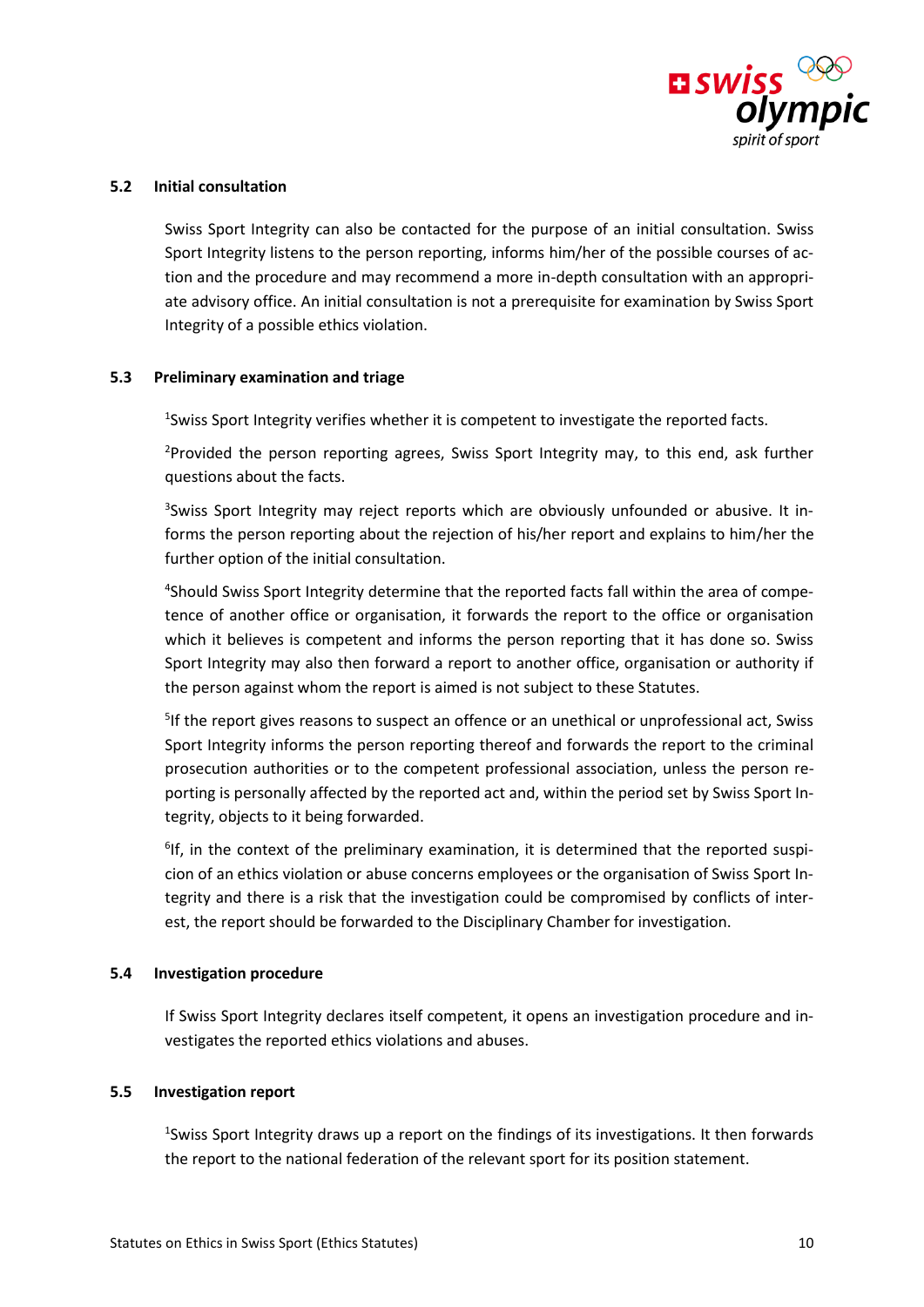

<sup>2</sup>Swiss Sport Integrity then submits the investigation report, together with the position statement of the sports federation and the applications for a sanction or an abandonment of the procedure, to the Disciplinary Chamber for its judgement. If Swiss Sport Integrity identifies abuses, it informs Swiss Olympic and the relevant national sports federation and invites them to give their position statements.

# <span id="page-10-0"></span>**5.6 Judgement by the Disciplinary Chamber**

<sup>1</sup>Die Disziplinarkammer prüft den Schlussbericht und hört die betroffenen Parteien an. In the event of ethics violations, it pronounces an appropriate disciplinary measure. It also examines an application from Swiss Sport Integrity for abandonment of the procedure.

<sup>2</sup>The Disciplinary Chamber is not bound by the applications from Swiss Sport Integrity.

<sup>3</sup>If the Disciplinary Chamber identifies abuses, it informs Swiss Olympic thereof.

# <span id="page-10-1"></span>**5.7 Course of action in the case of abuses**

<sup>1</sup>If abuses are identified, Swiss Olympic pronounces measures with regard to the relevant sports organisation and records them in an implementing agreement as provided under article 6.5 para. 3. The implementing agreement must be approved by the Disciplinary Chamber.

<sup>2</sup>If the relevant sports organisation refuses to endorse an implementing agreement, Swiss Olympic may impose its measures unilaterally. The sports organisation may raise an objection to this imposition with the Disciplinary Chamber within 20 days.

<sup>3</sup>If the abuse concerns Swiss Olympic or its employees themselves, the Disciplinary Chamber informs the Executive Council of Swiss Olympic accordingly and, within 20 days following receipt of the report, appoints an ad hoc committee consisting of the Foundation Board President and the Director of Swiss Sport Integrity and a President of a national sports federation. This ad hoc committee proposes, if applicable, measures with regard to Swiss Olympic and concludes an implementing agreement with Swiss Olympic, which must be approved by the Disciplinary Chamber.

### <span id="page-10-2"></span>**5.8 Appealing against decisions of the Disciplinary Chamber**

<sup>1</sup>Appeals may be made against decisions of the Disciplinary Chamber to the International Court of Arbitration for Sport in Lausanne (CAS) in accordance with its arbitration rules.

 $2$ The persons on whom sanctions are imposed, the victim of an identified instance of maltreatment or abuse, Swiss Sport Integrity, Swiss Olympic and the national sports federation which is competent for the sport concerned by the ethics violation are all entitled to appeal.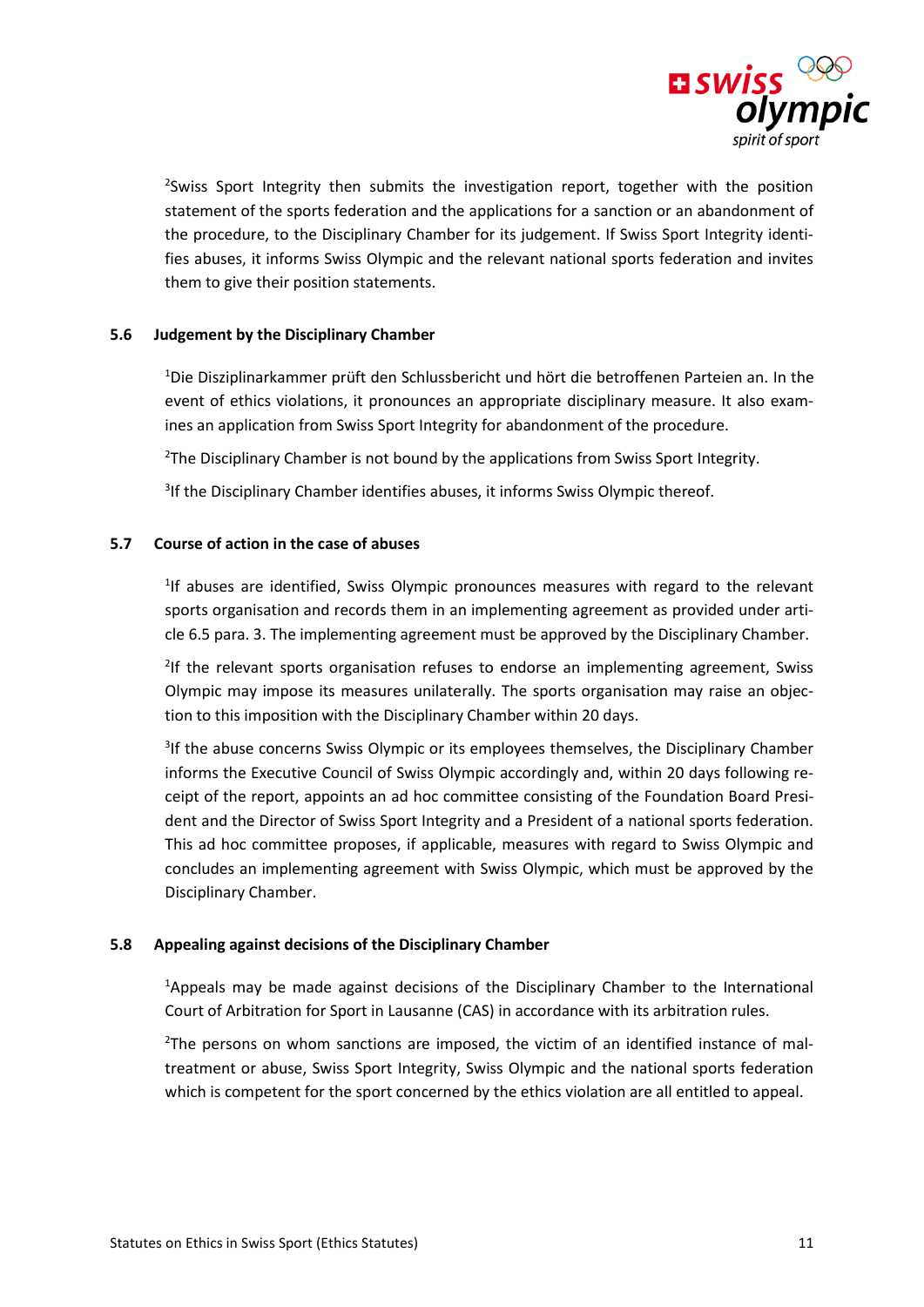

### <span id="page-11-0"></span>**5.9 Provisional measure**

<sup>1</sup>If Swiss Sport Integrity or the Disciplinary Chamber ascertains facts which, in all probability, constitute an ethics violation according to article 2 and there is a risk to the physical, psychological or sexual integrity of people as provided under article 1.1 para. 4 or to the proper management of a sports organisation, Swiss Sport Integrity must, after hearing the parties, immediately pronounce an appropriate provisional measure for the duration of the procedure.

<sup>2</sup>If, on the basis of the investigation findings, a provisional measure is imposed and the alleged ethics violation is not confirmed, the provisional suspension must be lifted immediately.

<sup>3</sup>An objection may be raised against a provisional measure with the Disciplinary Chamber. Its decision is final.

### <span id="page-11-1"></span>**5.10 Principles of the procedure**

### <span id="page-11-2"></span>**5.10.1** Protection of the person reporting

 $1$ To protect the person reporting, anonymous reports may also be made. A technical platform is available for this. Anonymity means in particular that Swiss Sport Integrity, the Disciplinary Chamber, the sports organisations concerned and Swiss Olympic have no knowledge of the identity of the person reporting unless he/she consents to his/her identity being made known (if necessary, only to a limited extent).

<sup>2</sup>Swiss Sport Integrity respects the request for anonymity of the person reporting. In the case of reporting to the State authorities or other organisations and offices as provided under article 5.3, anonymity must also be safeguarded for the protection and well-being of the person reporting. Without prejudice to legal obligations to provide information, charges brought in the case of suspected criminal offences to be prosecuted officially and situations in which disclosure is necessary in order to avert a serious risk to the persons reporting or to third parties.

<sup>3</sup>Swiss Sport Integrity also deals with non-anonymous reports in confidence and, within the framework of an investigation, passes on information on reports and on the identity of reporting persons only to persons who need that information in order to fulfil the obligations of their role and to assume their responsibilities.

4 Swiss Sport Integrity and/or the Disciplinary Chamber ensure that persons who report a case, anonymously or otherwise, have access to support and assistance if required and appropriate.

<sup>5</sup>Persons who report an ethics violation or abuse in good faith or who provide information to the best of their knowledge in a procedure of Swiss Sport Integrity or of the Disciplinary Chamber, must not be penalised or discriminated against for doing so.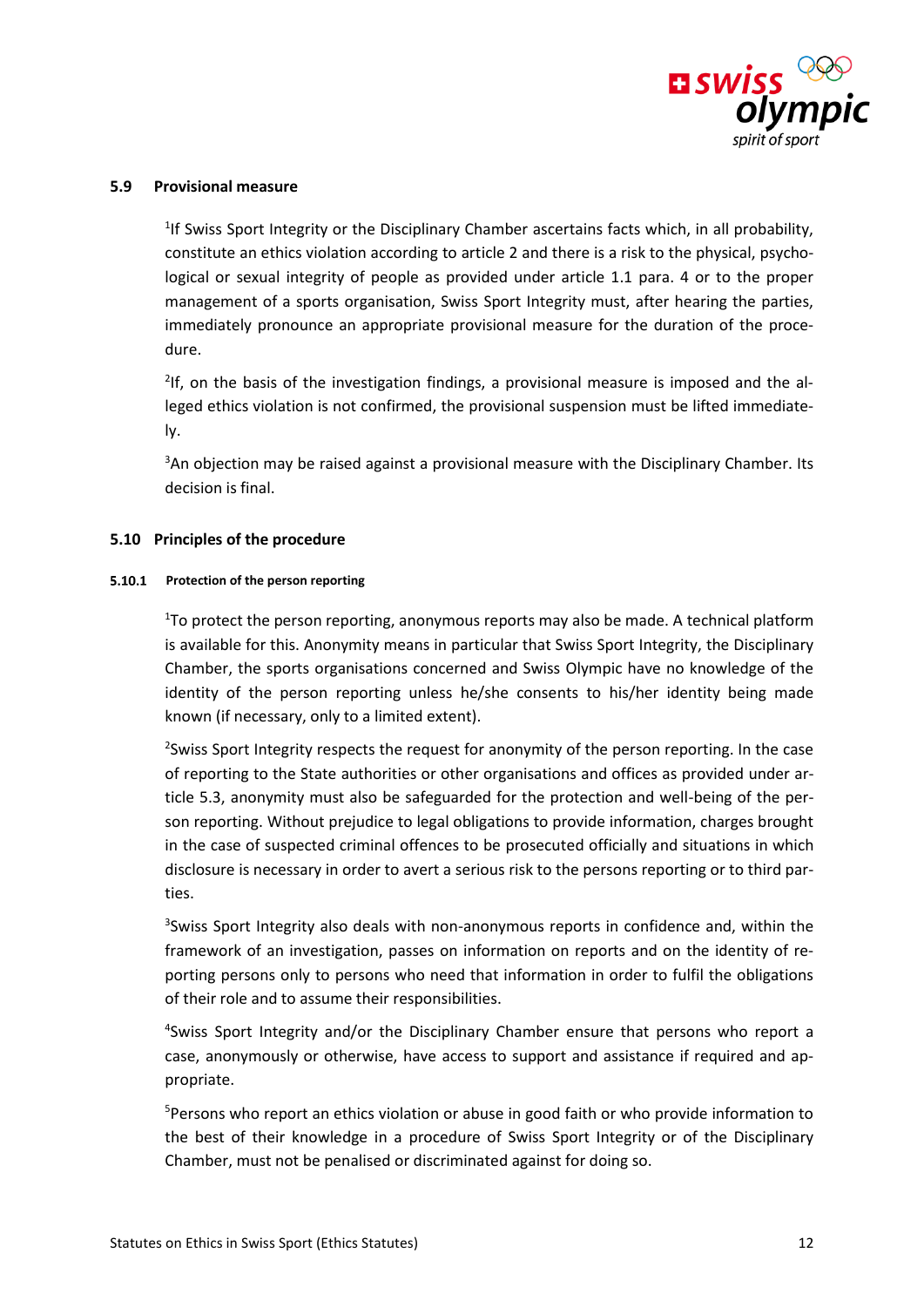

<sup>6</sup>A report is deemed to have been made in good faith if the person making it could have reasonably assumed that the reported ethics violation or abuse is actually true.

### <span id="page-12-0"></span>**5.10.2** Right to information and a hearing

The Disciplinary Chamber ensures that the right to a fair hearing of the persons and organisations who are the subject of a disciplinary procedure is protected. This means that the people and organisations are informed in good time and comprehensively about the accusations against them and can state their position regarding the accusations made against them.

### <span id="page-12-1"></span>**5.11 Parties to the procedure**

<sup>1</sup>The following are deemed to be parties to the investigation procedure: Swiss Sport Integrity, the accused person or organisation and the victim of the reported ethics violation.

 $2A$  sports organisation has the right be informed about the opening of a procedure by Swiss Sport Integrity and to receive and comment on the investigation report. Without prejudice to the capacity of a sports organisation as a party in the case of an accusation made against it.

<sup>3</sup>Other persons may be included in the procedures of Swiss Sport Integrity or the Disciplinary Chamber as persons called to provide information or as witnesses.

### <span id="page-12-2"></span>**5.12 Protection of the procedure**

The following breaches of the provisions for the protection of the procedure in accordance with these Statutes constitute breaches of these Statutes and may be subject to sanctions under article 6:

- Preventing, obstructing or influencing a procedure of Swiss Sport Integrity or the Disciplinary Chamber;
- Failure of a person occupying a particular welfare or supervisory role to report as provided under article 4.3;
- Refusal to participate and cooperate in a procedure of Swiss Sport Integrity or the Disciplinary Chamber as provided under article 4.4;
- Deliberate disregard of the request of the reporting person to remain anonymous as provided under article 5.10.1 para. 1 et seqq.;
- Knowingly false, obviously unfounded or incorrect reports to the detriment of another person as provided under article 5.3 para. 3;
- Deliberate penalising of or discrimination against a person who has reported an ethics violation or abuse in good faith to Swiss Sport Integrity or has provided information to the best of his/her knowledge in a procedure of Swiss Sport Integrity or of the Disciplinary Chamber, under article 5.10.1 para. 5;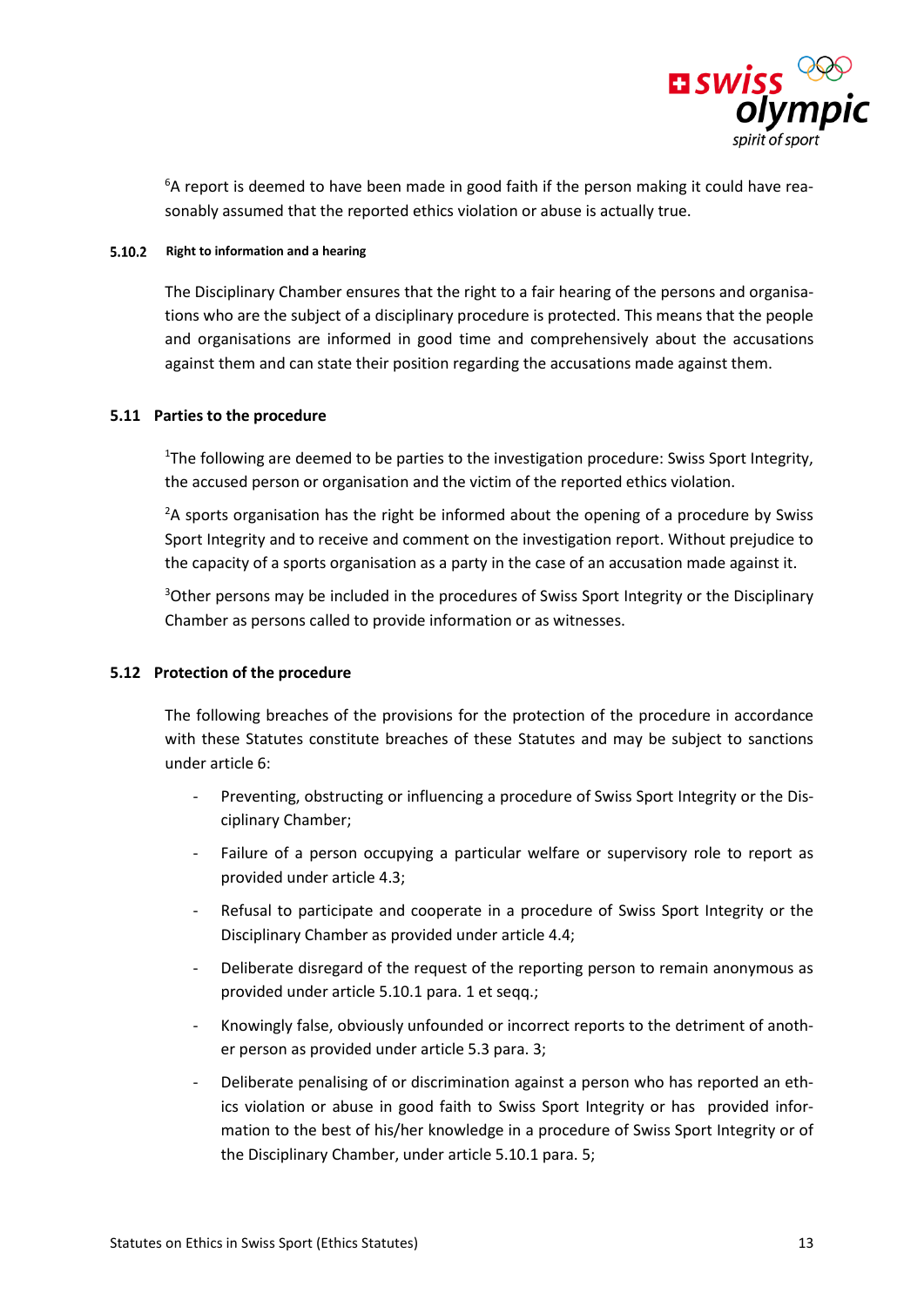

- Preventing, by violence, threats or intimidation, a report made in good faith as provided under article 5.10.1 para. 6.

### <span id="page-13-0"></span>**5.13 Rules of procedure**

The organisation, mission and powers of Swiss Sport Integrity and of the Disciplinary Chamber and their procedures follow hereafter the rules of procedure of Swiss Sport Integrity and those of the Disciplinary Chamber.

### <span id="page-13-1"></span>**6 Consequences**

### <span id="page-13-2"></span>**6.1 Disciplinary measures**

<sup>1</sup>Breaches of these Statutes may be subject to sanctions in the form of one or more of the following disciplinary measures:

- a. Warning;
- b. Temporary or, in the case of serious breaches, permanent ban on carrying out certain activities in organised sport (bans);
- c. Temporary or, in the case of serious breaches, permanent removal from a position within a body of a sports organisation (e.g. executive committee);
- d. Temporary or, in the case of serious breaches, permanent exclusion from a sports organisation
- e. Fines of up to CHF 50,000.

<sup>2</sup>Instead of or in addition to a disciplinary measure, the Disciplinary Chamber may order that a person found to be at fault be monitored or coached for a specific limited time by an independent supervisor or supervisory office.

### <span id="page-13-3"></span>**6.2 Proportionality of disciplinary measures**

<sup>1</sup>In determining the proportionality of the disciplinary measure, all deciding factors should be taken into account, including the nature of the breach of these Statutes, the benefit of a deterrent effect in regard to similar misconduct, the participation and cooperation of the perpetrator in the investigation, the motives, the circumstances of the breach, the degree of fault of the perpetrator, the insight and remorse of the perpetrator and his/her efforts to compensate for or redress the consequences of the ethics violation.

<sup>2</sup>Aggravating factors which it is particularly important to take into account exist when the perpetrator has exploited his/her special relationship of trust and dependency with the person affected by the violation, e.g. as support staff member, supervisor or assistant, or has breached these Statutes repeatedly or continually or the ethics violation was perpetrated to the detriment of a minor (person under the age of 18).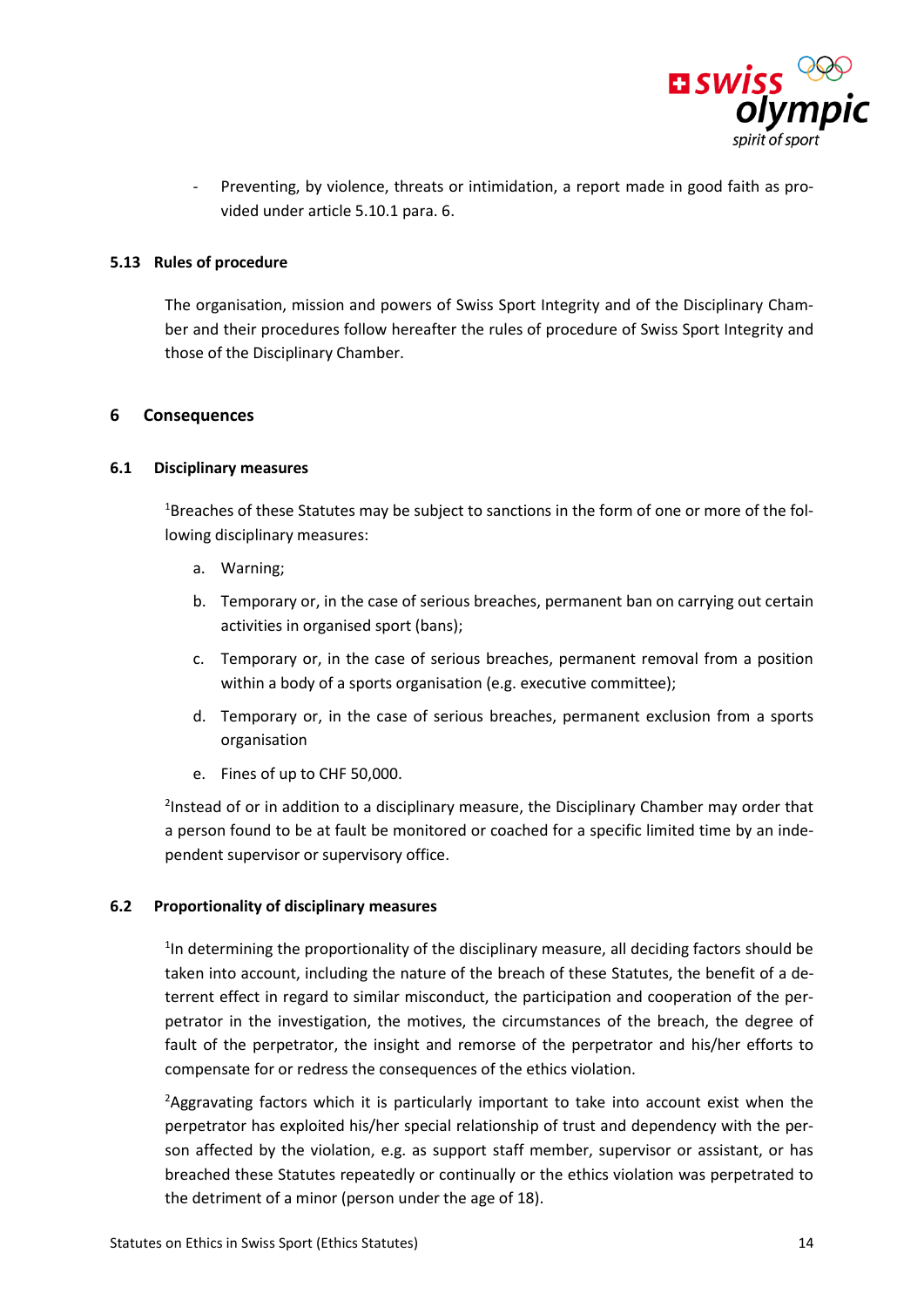

<sup>3</sup>Mitigating factors which it is particularly important to take into account exist when the perpetrator participates and cooperates voluntarily in shedding light on the ethics violation, admits the ethics violation promptly or shows remorse, in particular remorse demonstrated in a practical way.

# <span id="page-14-0"></span>**6.3 Publication of the decisions of the Disciplinary Chamber**

<sup>1</sup>The Disciplinary Chamber sends the details of its decisions to the parties and the organisations within whose area of responsibility the reported ethics violation has occurred. This includes the national sports federations concerned and Swiss Olympic.

<sup>2</sup>Swiss Sport Integrity may publish the decisions of the Disciplinary Chamber as soon as they come into force and there is a public interest in publication. At the same time, it takes into consideration the personality rights of the persons concerned.

### <span id="page-14-1"></span>**6.4 Further measures**

Swiss Olympic and the sports organisations reserve the right to take other measures against the person concerned or the institution to which that person belongs, such as e.g. withdrawal of a coaching licence, withdrawal of a Swiss Olympic Card, withdrawal of a Swiss Olympic Label or reduction in financial contributions.

### <span id="page-14-2"></span>**6.5 Measures to redress and eliminate abuses**

<sup>1</sup>If, following a report or in the further process of dealing with a report of a possible breach of the Ethics Statutes, Swiss Sport Integrity or the Disciplinary Chamber determines that an abuse has taken place in a sports organisation, they are required to notify Swiss Olympic thereof and to provide a recommendation aimed at redressing the abuse. It is then incumbent upon Swiss Olympic to pronounce appropriate measures against the relevant sports organisation to redress and put an end to the abuse.

2 Such measures may, for example, include:

- a. Awareness-raising and continuing education measures;
- b. Consulting an expert in the field or specialist office for advice;
- c. Drawing up or amending job descriptions (duties and responsibilities) of certain employees or office bearers;
- d. Introducing or adapting reporting obligations;
- e. Introducing or adapting control mechanisms.

<sup>3</sup>Swiss Olympic and the sports organisation concerned conclude a written implementing agreement on the measures to redress and put an end to abuses as provided under article 5.7. An implementing agreement approved by the Disciplinary Chamber cannot be contested independently.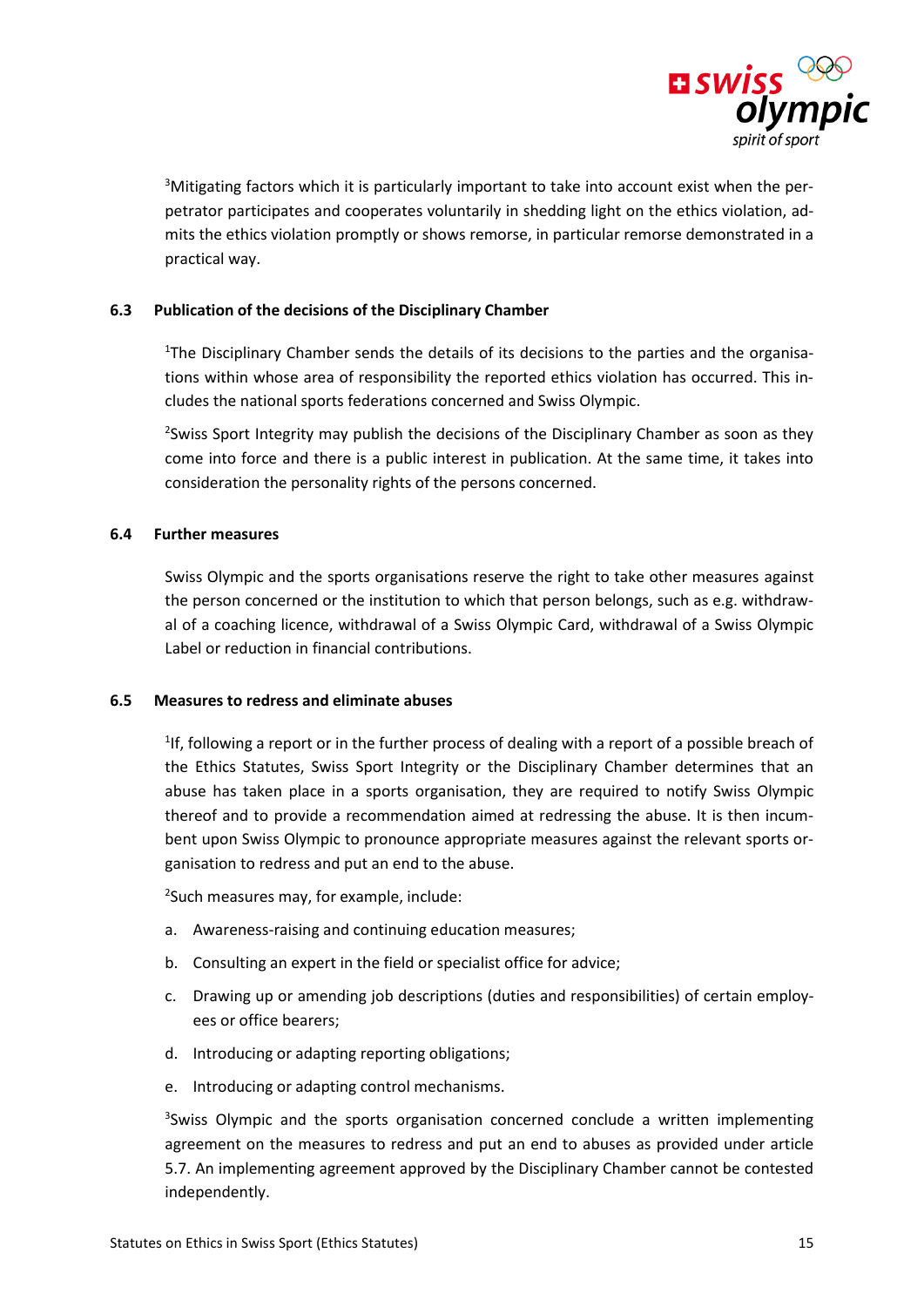

4 Failure to adhere to the implementing agreement constitutes a breach of these Statutes. The persons responsible may be subject to sanctions in accordance with these Statutes. Swiss Olympic reserves the right to take further measures.

# <span id="page-15-0"></span>**7 Information to sports organisations and the general public**

<sup>1</sup>Swiss Sport Integrity informs the sports organisations in whose area of responsibility a suspected ethics violation has occurred of the opening of an investigation procedure. It sends them the investigation report for their comments, before the report is forwarded to the Disciplinary Chamber. At the same time, it takes into account the protection-worthy interests of presumed victims and of the persons under investigation, as well as the interests of an impartial running of the investigation.

<sup>2</sup>If the protection of persons or of the public interest so requires, Swiss Sport Integrity may, in addition, inform the sports organisations and the general public about current investigation procedures underway, whilst protecting the personality rights of the parties to the procedure, and about the decision of the Disciplinary Chamber.

<sup>3</sup>In so far as required for the protection and well-being of a person or organisation cited under article 1.1, Swiss Sport Integrity informs the sports organisations and State criminal prosecution authorities of a particular instance of behaviour or act of a person not subject to these Statutes, in so far as that behaviour or act constitutes an ethics violation cited under article 2. The personality rights of third parties must be protected.

# <span id="page-15-1"></span>**8 Final and temporary provisions**

### <span id="page-15-2"></span>**8.1 Limitation**

<sup>1</sup>The prosecution of breaches of these Statutes comes under the statute of limitations, lapsing after ten years. In the case of abusive acts against minors (persons under the age of 18), the limitation period of ten years begins on the 18th birthday of the minor concerned. The receipt of a report to Swiss Sport Integrity interrupts the limitation.

<sup>2</sup>The limitation period is suspended if criminal proceedings are instituted during that period.

<sup>3</sup>Swiss Sport Integrity can also take part in the reappraisal of statute-barred (lapsed) breaches of these Statutes if those breaches are serious and there is a public interest in the reappraisal. In order to fulfil this duty, Swiss Sport Integrity seeks collaboration with the sports organisations, the political authorities and independent experts. Although imposing sanctions for statute-barred abuses is ruled out, applications may still be submitted for measures to redress and put an end to abuses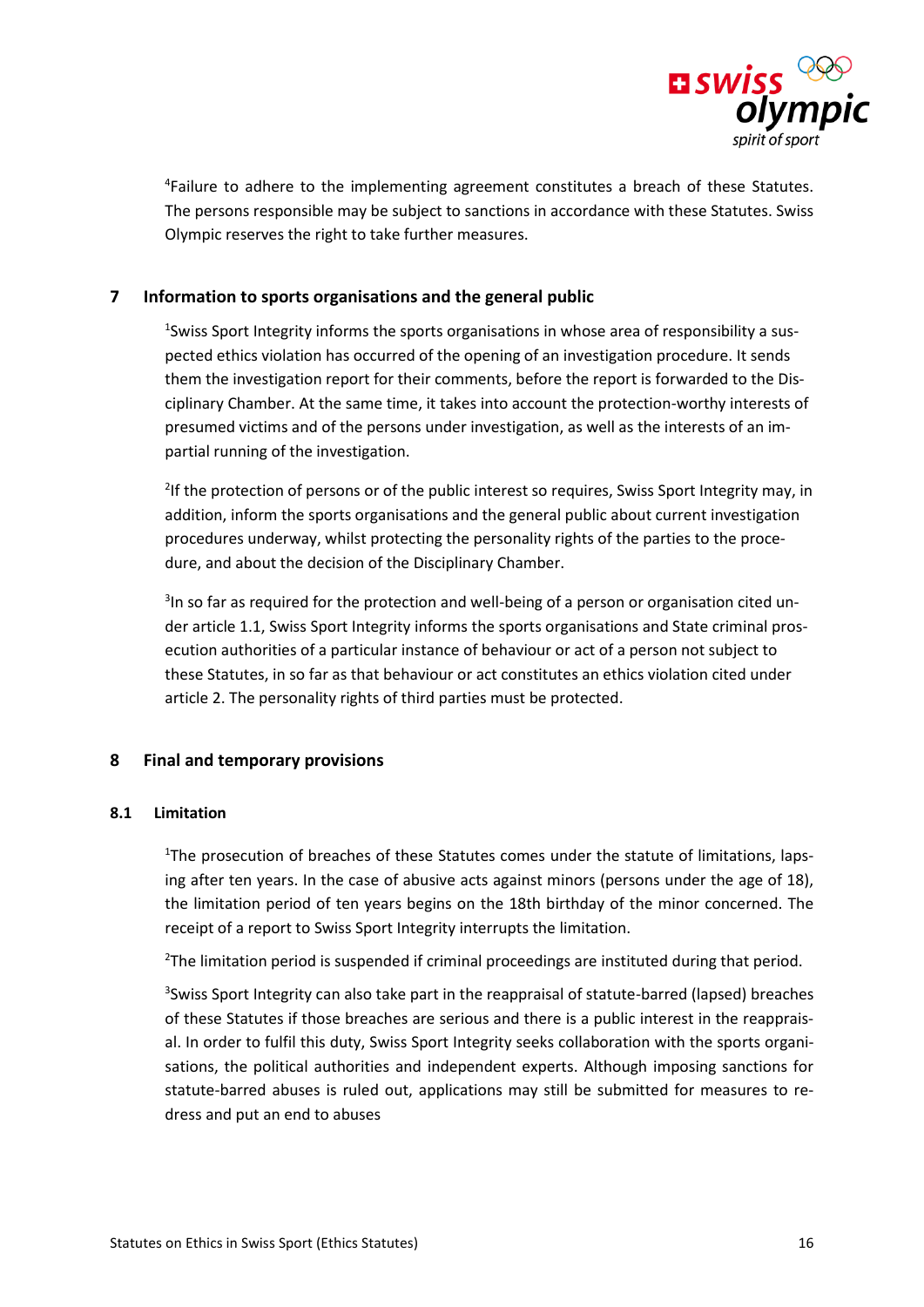

### <span id="page-16-0"></span>**8.2 Current procedures underway**

<sup>1</sup>Procedures investigating ethics violations, which were instituted before 1st January 2022 by Swiss Olympic member federations and are not yet closed on 1st January 2022, must be concluded by the authority dealing with the case and closed with a final report. As from 1st January 2022, the Disciplinary Chamber is competent for the legal appreciation of the investigation findings.

<sup>2</sup>For the legal appreciation of findings of closed investigations by a Swiss Olympic member federation, for which a procedure is already pending before a court of justice on 1st January 2022, that court remains competent until a final ruling is pronounced.

<sup>3</sup>As from 1st January 2022, the Disciplinary Chamber is competent for the legal appreciation of investigation findings for which no procedure has been opened before a court of justice yet.

<sup>4</sup>In the case of the appreciation or judgement of ethics violations which have taken place before 1st January 2022, the Disciplinary Chamber applies the ethics regulations of the relevant member federation. The procedure follows the rules of procedure of the Disciplinary Chamber.

<sup>5</sup>In the case of uncertainty regarding the competence for the appreciation or judgement of ethics violations, the sports federations consult and come to an arrangement with the Disciplinary Chamber.

### <span id="page-16-1"></span>**8.3 Abolishment or amendment of existing regulations of Swiss Olympic**

<sup>1</sup>These Ethics Statutes were adopted on 26th November 2021 by the Swiss Sports Parliament and come into force on 1st January 2022.

<sup>2</sup>The existing Codes of Conduct of Swiss Olympic will be abolished on 1st January 2022.

<sup>3</sup>Changes and amendments arising from these Ethics Statutes to names, terms and descriptions in Swiss Olympic regulations and similar which remain in force will be replaced on 1st January 2022 by the new name or new term or description in accordance with the Ethics Statutes. Such changes or amendments do not require the approval of the competent body or of the competent authority.

4These Statutes should be revised at least every two years and, if applicable, be adapted according to the experience acquired and new knowledge and insights gained.

### <span id="page-16-2"></span>**8.4 Provisions of sports federations in the field of ethics**

As from 1st January 2022, these Ethics Statutes replace regulations of the Swiss Olympic member federations in the field of ethics, provided those provisions contain rules which are laid down by these Ethics Statutes. Without prejudice to the application of regulations of the member federations to facts which occurred before 1st January 2022.